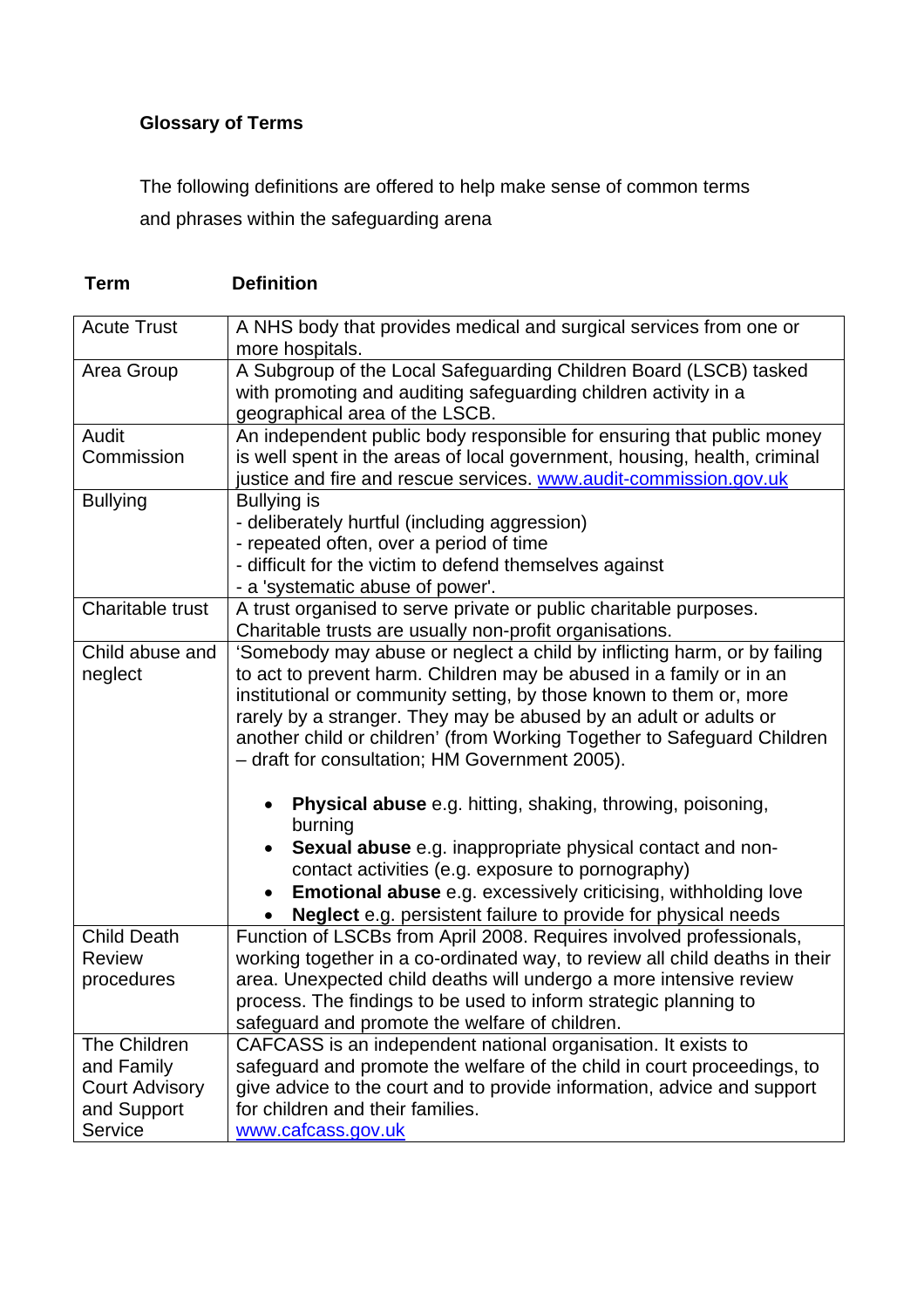| Children and<br>Young People's<br><b>Strategic</b><br>Partnerships | Partnership of principle agencies working with children and young<br>people to co-ordinate activities and resources and commission services,<br>which safeguard and promote their welfare.                                                                                                                                                                                                                                                                                                                               |
|--------------------------------------------------------------------|--------------------------------------------------------------------------------------------------------------------------------------------------------------------------------------------------------------------------------------------------------------------------------------------------------------------------------------------------------------------------------------------------------------------------------------------------------------------------------------------------------------------------|
| <b>Child Protection</b>                                            | Process of protecting individual children identified as either suffering, or<br>at risk of suffering, significant harm as a result of abuse or neglect.                                                                                                                                                                                                                                                                                                                                                                  |
| <b>Child Protection</b><br>Conference                              | Meeting of family members, the child (where appropriate) and those<br>professionals most involved with the child and family, following<br>investigations into concerns about a child's welfare. The meeting<br>considers all information about a child and the likelihood that they are<br>suffering, or are likely to suffer, significant harm. If issues of significant<br>harm exist then their name may be placed on the Child Protection<br>Register in which case they will be subject to a Child Protection Plan. |
| Children and<br><b>Young People</b>                                | Children and young people from birth to 19 years of age, those over 19<br>years who are receiving services as care leavers under specific sections<br>of the Children Act 1989, and those between 19 and 25 years with<br>learning difficulties as defined in the Learning and Skills Act 2000 and<br>who are receiving services under that Act.                                                                                                                                                                         |
| Children and<br>Young People's<br>Plan (CYPP)                      | A single, strategic, overarching plan for local services for children and<br>young people. It is the responsibility of each Local Authority (except<br>those with 'three stars' who have a choice) to draw up the local CYPP.<br>www.everychildmatters.gov.uk/strategy/planningandcommissioning/cypp                                                                                                                                                                                                                     |
| Children with                                                      | A subgroup of the LSCB, tasked to address the needs of children with                                                                                                                                                                                                                                                                                                                                                                                                                                                     |
| <b>Disabilities</b>                                                | complex health and development difficulties for whom some form of                                                                                                                                                                                                                                                                                                                                                                                                                                                        |
| subgroup                                                           | safeguarding becomes an issue.                                                                                                                                                                                                                                                                                                                                                                                                                                                                                           |
| Children's<br><b>Services</b><br><b>Authority (CSA)</b>            | A council with education and social care responsibilities. CSAs must<br>appoint a Director of Children's Services to fulfil these obligations and<br>must also designate one of their elected members as Lead Member for<br><b>Children's Services.</b>                                                                                                                                                                                                                                                                  |
| <b>Children's Trust</b>                                            | The term is used loosely to define local arrangements for commissioning<br>integrated services and pooling budgets where it makes sense to do so.<br>Children's Trust arrangements are locally determined and may be<br>conducted through a children and young people's strategic partnership,<br>through a more formal trust arrangement or for example, through a joint<br>commissioning unit.<br>www.everychildmatters.gov.uk/strategy/childrenstrustpathfinders                                                      |
| Commission for<br><b>Social Care</b><br>Inspection                 | Independent inspectorate for all social care services in England.<br>www.csci.org.uk                                                                                                                                                                                                                                                                                                                                                                                                                                     |
| Commissioning                                                      | Establishing 'an overall picture of children's needs within an area, and<br>developing provision through public, private, voluntary and community<br>providers to respond to those needs' (Every Child Matters).                                                                                                                                                                                                                                                                                                         |
| Common<br>Assessment<br>Framework<br>(CAF)                         | The CAF is a standardised approach to assessing a child's need for<br>services. It has been designed for practitioners in all agencies to help<br>them to communicate and work together more effectively with the aim of<br>identifying and addressing problems before they become serious.<br>www.everychildmatters.gov.uk/deliveringservices/caf                                                                                                                                                                       |
| Comprehensive<br>Performance<br>Assessment                         | The Audit Commission introduced CPA in 2002. It measures how well<br>councils are delivering services for local people and communities.<br>www.auditcommission.gov.uk/cpa                                                                                                                                                                                                                                                                                                                                                |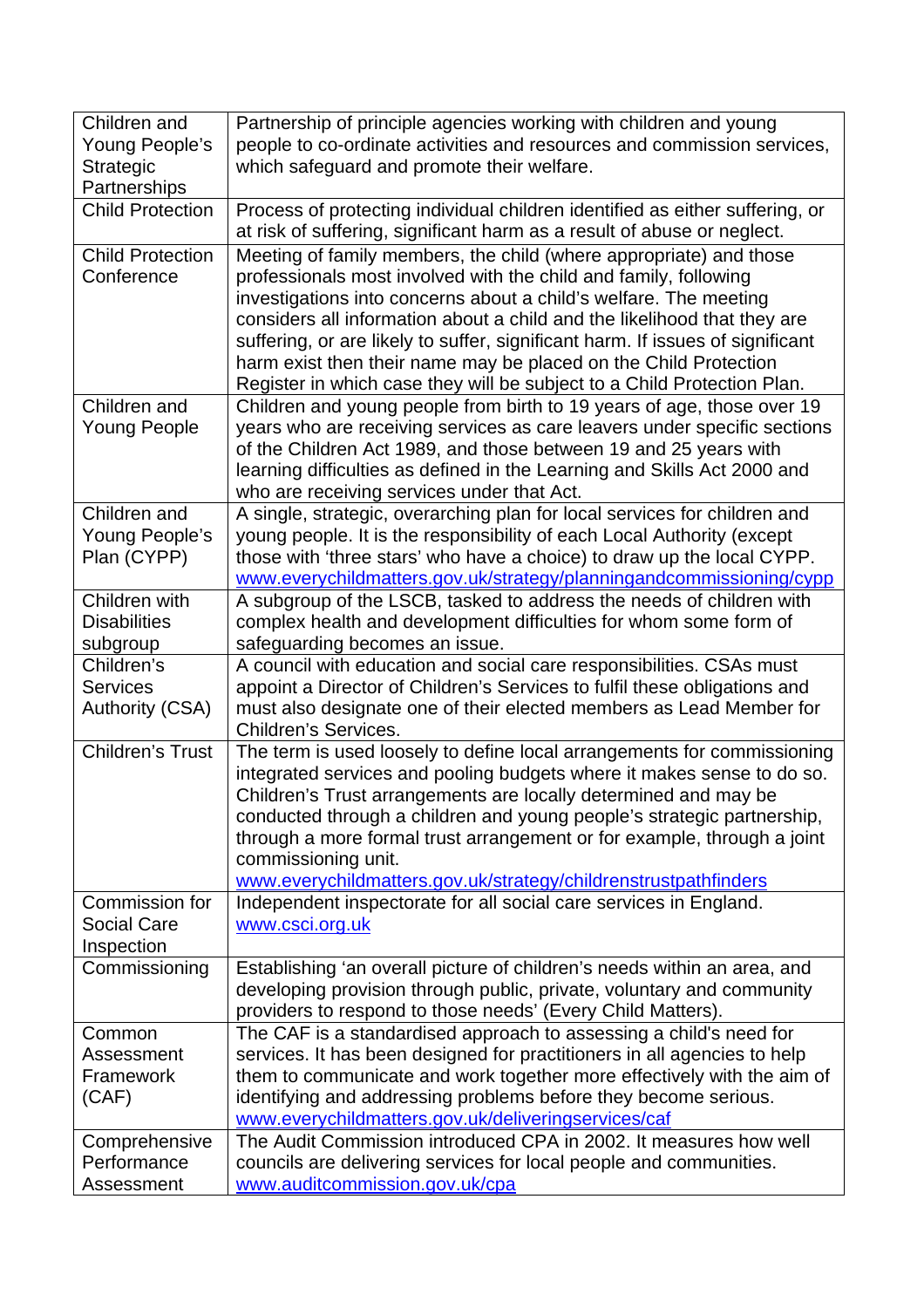| Criminal              | An executive agency of the Home Office which vets applications for         |
|-----------------------|----------------------------------------------------------------------------|
| <b>Records Bureau</b> | people who apply to work with children and vulnerable adults. The CRB      |
| (CRB)                 | checks information about criminal records and Police intelligence.         |
| Director of           | Appointed by the CSA. The Director of Children's Services should be at     |
| Children's            | chief officer level and has the statutory duties previously discharged by  |
| <b>Services</b>       | the Chief Education Officer and the Director of Social Services.           |
| Disclosure of         | When a young person informs another person that they have been/are         |
| abuse                 | being abused or that someone else has been abused.                         |
| Domestic              | Domestic violence is perpetrated by adults on their current or recent      |
| violence              | partner. It includes threatening behaviour, violence or abuse              |
| /domestic abuse       | (psychological, physical, sexual, financial or emotional) between adults   |
|                       | who are or have been intimate partners or family members, regardless       |
|                       | of gender or sexuality. Evidence exists that children can suffer long term |
|                       | damage from living in a household where domestic violence takes place.     |
|                       | Exposure to domestic violence is now included in the definition of harm.   |
| Duty of care          | General duty on all those working with children to share some degree of    |
|                       | responsibility for promoting their welfare and acting to protect them.     |
| Duty to co-           | Section 10 of the Children Act 2004 specifies those agencies who have      |
| operate               | a duty to cooperate with the Children's Services Authority. The CSA has    |
|                       | a duty to make arrangements to promote such co-operation this is often     |
|                       | through the strategic partnership for children and young people.           |
| Duty to               | section 11 of the Children Act 2004 sets out the duty of named agencies    |
| safeguard and         | to safeguard and promote the welfare of children and young people          |
| promote welfare       |                                                                            |
| <b>Every Child</b>    | Government guidance which sets out the national framework for local        |
| <b>Matters</b>        | change programmes to build services around the needs of children and       |
|                       | young people to maximise opportunity and minimise risk.                    |
|                       | www.everychildmatters.gov.uk                                               |
| <b>Family Group</b>   | A forum for using family members to develop the plan for a child's future. |
| Conferences           | FGCs do not replace Child Protection Conferences, and are most             |
| (FGCs)                | often used where a child is in need of support and services.               |
| Forced marriage       | A marriage conducted without the full consent of both partners and         |
|                       | where duress is a factor.                                                  |
|                       | www.adss.org.uk/publications/guidance/marriage.pdf                         |
| Governance            | The act, process, or power of governing; government                        |
| Grooming -            | Words used to describe the way perpetrators of sexual abuse select and     |
| Targeting             | establish a relationship of trust with a child or young person which they  |
|                       | then manipulate to exercise power over the victim (and their family,       |
|                       | organisation or professional setting).                                     |
| Information           | The sharing of information between agencies and professionals in the       |
| Sharing               | best interests of the child. Effective local arrangements should be in     |
|                       | place to ensure all agencies understand their responsibilities and the     |
|                       | limits of confidentiality.                                                 |
| Joint Area            | The Children Act 2004 requires Joint Area Reviews to be conducted at       |
| <b>Reviews</b>        | the request of the Secretary of State for Education and Skills in          |
|                       | accordance with arrangements made by the Chief Inspector of Schools.       |
|                       | A review must be conducted by two or more of the designated                |
|                       | inspectorates or commissions.                                              |
|                       | www.ofsted.gov.uk/publications/index.cfm                                   |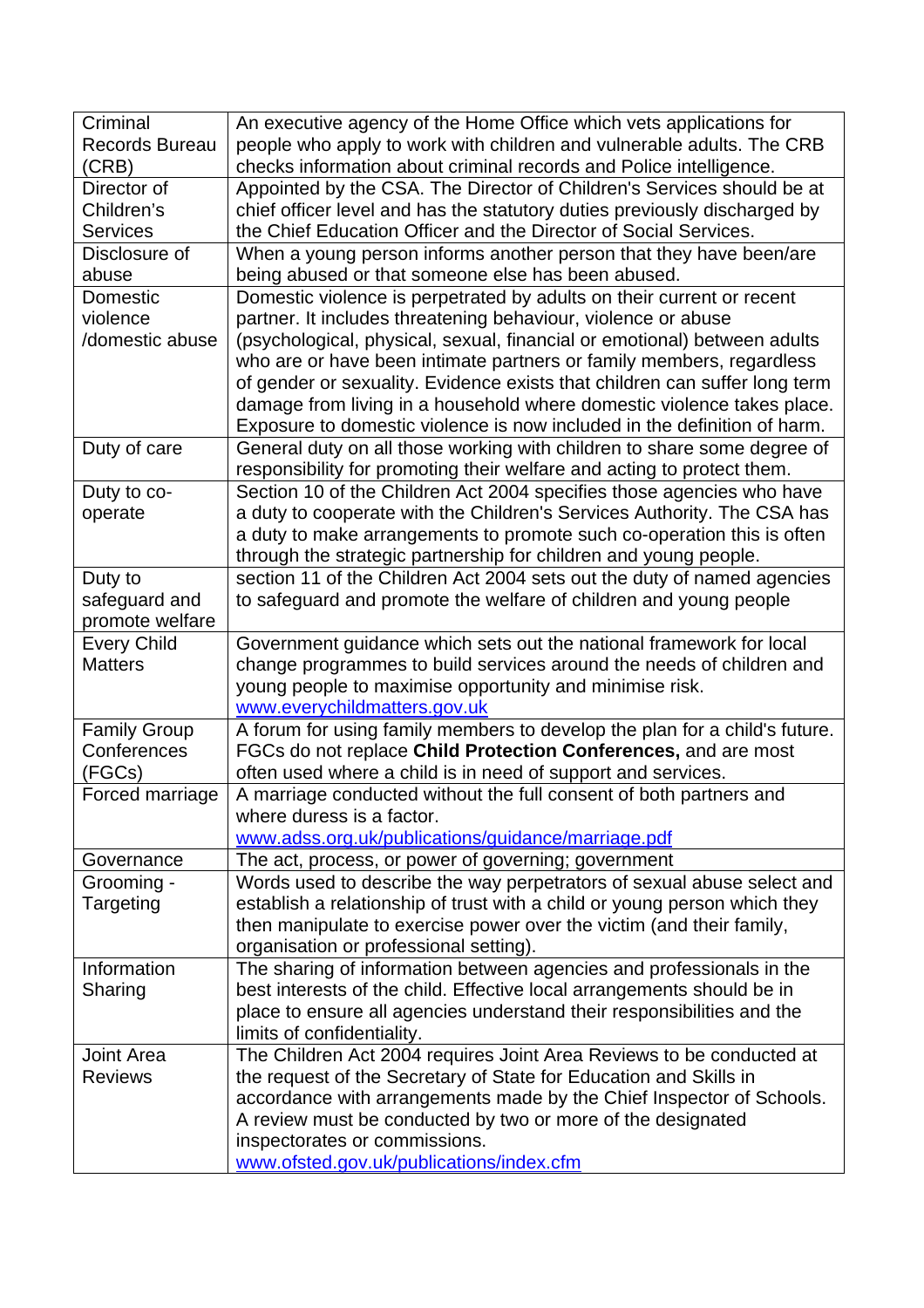| <b>Lead Member</b>     | Appointed by the CSA, the Lead Member is a councillor with a                  |
|------------------------|-------------------------------------------------------------------------------|
| for Children's         | responsibility to lead Children's Services and will:                          |
| <b>Services</b>        |                                                                               |
|                        | have political accountability for the local authority children's              |
|                        | services                                                                      |
|                        | provide leadership within and beyond the local authority to                   |
|                        | improve children's services                                                   |
|                        | with the Director of Children's Services, maintain a particular               |
|                        | focus on safeguarding and promoting the welfare of children                   |
|                        | across all agencies.                                                          |
| Lead officer           | A designated lead on a specific area within an agency                         |
| List 99                | Contains the names, dates of birth and teacher reference numbers of           |
|                        | people whose employment has been barred or restricted, either on              |
|                        | grounds of misconduct or on medical grounds (these are listed                 |
|                        | separately. List 99 is a sensitive and confidential document. Access is       |
|                        | strictly limited to those responsible for checking the suitability of         |
|                        | applicants e.g., the CRB. Not all those on the list are perceived to be a     |
|                        | danger to children.                                                           |
| Local                  | A statutory agency created by the Children Act 2004 and operational           |
| Safeguarding           | from 01.04.06. The LSCB is the key statutory mechanism for agreeing           |
| Children's             | how the relevant organisations in each local area will co-operate to          |
| Boards (LSCBs)         | safeguard and promote the welfare of children in that locality, and for       |
|                        | ensuring the effectiveness of what they do.                                   |
| <b>Local Strategic</b> | A single non-statutory, multi-agency body which aims to bring together,       |
| Partnership            | at a local level the public, private, voluntary and community sectors.        |
| Looked after           | Children who are cared for by the Local Authority, either through a legal     |
| children               | order or voluntary agreement with the parents.                                |
| Looked after           | A subgroup of the Local Safeguarding Children Board (LSCB) tasked to          |
| children               | promote interagency work to ensure safe care for children who are             |
| subgroup               | looked after and living away from home, under the Children Act,               |
|                        | Educational Provision, Health Provision, Justice Provision or otherwise.      |
| Multi Agency           | Local panels which bring together police, probation, social services and      |
| Public                 | other agencies to monitor violent and sex offenders in the community          |
| Protection             | once they are released from prison.                                           |
| Arrangements           | www.dfes.gov.uk/childrenandfamilies                                           |
| (MAPPA)                |                                                                               |
| Multi-agency           | The process of joint training of staff from various agencies. The aim is to   |
| training               | ensure that staff across the agencies have a common understanding of          |
|                        | safeguarding issues. This also promotes the establishment networks            |
|                        | between professionals                                                         |
| Parents and            | Includes anyone with parental responsibility or who undertakes day-to-        |
|                        | day care for a child. It may include step-parents, grandparents or other      |
| carers                 | members of the family (including siblings), foster carers, residential staff. |
| Partner                | In the context of the Children Act 2004 this refers to all the agencies       |
| agencies               | engaged in a partnership with the local authority to ensure children are      |
|                        | safeguarded and their welfare promoted.                                       |
| Protection of          | A database of people who are deemed to be unsuitable to work with             |
| <b>Children Act</b>    |                                                                               |
|                        | children. Made statute by the Protection of Children Act 1999 and             |
| (PoCA)                 | revised in September 2005.                                                    |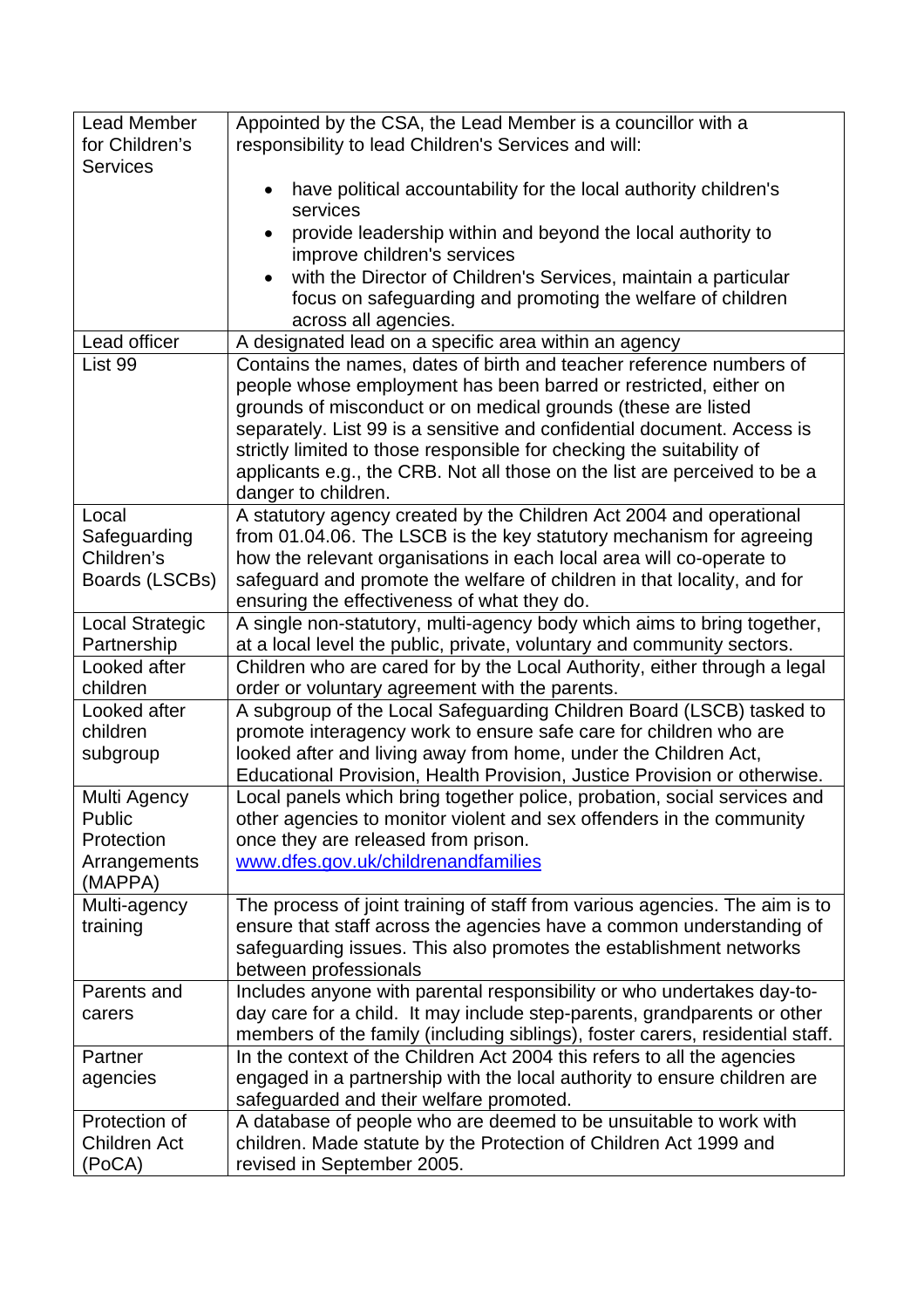| Police                   | The Police have powers under the Children Act 1989 to remove a child,                                                          |
|--------------------------|--------------------------------------------------------------------------------------------------------------------------------|
| Protection               | in an emergency, into Police protection.                                                                                       |
| <b>Primary Care</b>      | Primary Care Trusts are responsible for assessing the healthcare needs                                                         |
| Trusts (PCTs)            | of the communities they serve and for meeting those needs directly by                                                          |
|                          | delivering community health services. They may make arrangements for                                                           |
|                          | these needs to be met by other parts of the NHS. PCTs are also                                                                 |
|                          | responsible for improving the health of local populations.                                                                     |
| Quality                  | A subgroup of the Local Safeguarding Children Board (LSCB) tasked                                                              |
| Assurance (QA)           | with monitoring the implementation of LSCB procedures and protocols,                                                           |
| subgroup                 | auditing and evaluating how local services, policies and procedures                                                            |
|                          | work together to protect children, ensuring that recommendations from                                                          |
|                          | all case reviews commissioned by the Serious Case Review Panel                                                                 |
|                          | (SCRP) are implemented and incorporated into practice, and reviewing                                                           |
|                          | individual cases that are commissioned by the Serious Case Review                                                              |
|                          | Panel.                                                                                                                         |
| Recruitment and          | Seeking staff and volunteers and having clear procedures for checking                                                          |
| vetting<br><b>Risk</b>   | that they are safe to employ in the organisation.<br>The process of assessing whether or not a person or situation may         |
| Assessment               | present a risk to the welfare of a child or young person                                                                       |
| Safeguarding             | 'The process of protecting children from abuse or neglect, preventing                                                          |
| and promoting            | impairment of their health and development, and ensuring they are                                                              |
| the welfare of           | growing up in circumstances consistent with the provision of safe and                                                          |
| children                 | effective care which is undertaken so as to enable children to have                                                            |
|                          | optimum life chances and enter adulthood successfully.' (Chapter 3,                                                            |
|                          | Working Together to Safeguard Children HM Government 2006).                                                                    |
| <b>Serious Case</b>      | ACPCs/LSCBs are mandated to hold reviews of practice in cases when                                                             |
| <b>Review</b>            | a child dies, and abuse or neglect are known or suspected to be a factor                                                       |
|                          | in the death. They must also consider reviews where a child sustains a                                                         |
|                          | potentially life threatening injury or serious and permanent impairment of                                                     |
|                          | health and development or has been subjected to particularly serious                                                           |
|                          | sexual abuse; and the case gives rise to concerns about inter-agency                                                           |
|                          | working to protect children.                                                                                                   |
| <b>Serious Case</b>      | A subgroup of the Local Safeguarding Children Board (LSCB) tasked                                                              |
| <b>Review Panel</b>      | with holding reviews of practice in cases when a child dies, and abuse or                                                      |
|                          | neglect are known or suspected to be a factor in the death, or in other                                                        |
|                          | cases as listed above in the section 'Serious Case Review'.                                                                    |
| Sexual                   | The use of children by adults for sexual and commercial purposes. For                                                          |
| Exploitation<br>Sexually | example, through prostitution and pornography.                                                                                 |
| harmful                  | This refers to a child or young person displaying behaviour that is<br>sexually harmful towards another child or young person. |
| behaviour                |                                                                                                                                |
| Significant harm         | Introduced in the Children Act 1989, as the threshold that justifies                                                           |
|                          | compulsory intervention in family life in the best interests of the child.                                                     |
| Staff,                   | Anyone in paid or unpaid work who provides services / activities on                                                            |
| volunteers,              | behalf of the organisation. This may include coaches, course instructors                                                       |
| workers                  | and leaders.                                                                                                                   |
| Training                 | A subgroup of the Local Safeguarding Children Board (LSCB) which is                                                            |
| Subgroup                 | tasked with providing a strategic overview of the planning, delivery and                                                       |
|                          | evaluation of the inter-agency training that is required in order to                                                           |
|                          | promote effective practice to safeguard children.                                                                              |